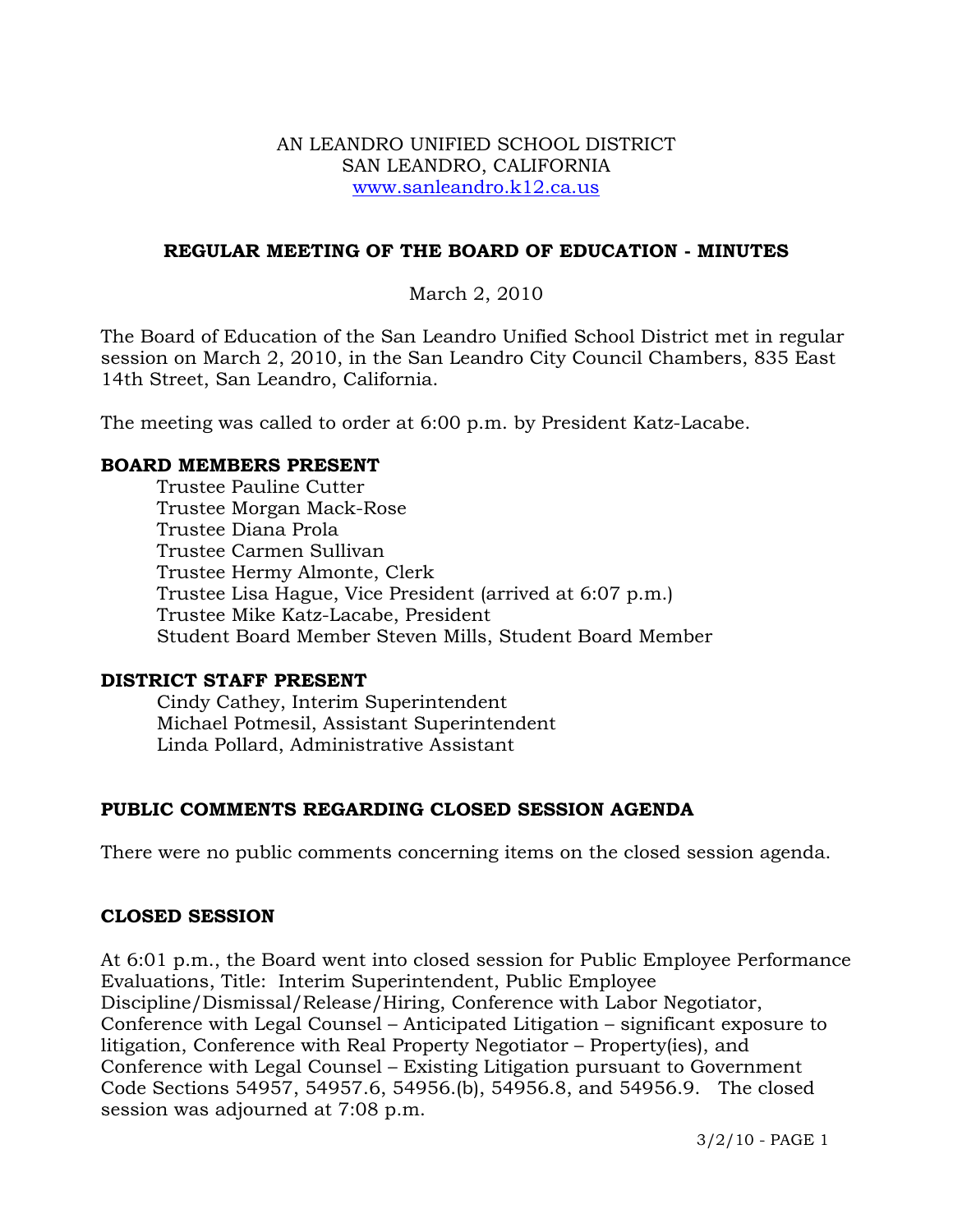The Board returned to open session at 7:14 p.m. with the Pledge of Allegiance to the Flag. President Katz-Lacabe noted that a Special Board meeting was also posted for this evening, and requested that the regular meeting agenda be amended to include the Special Board meeting.

# **APPROVAL OF AGENDA**

On a motion made by Trustee Mack-Rose and seconded by Trustee Prola, the Board approved the agenda for the regular meeting of March 2, 2010, as amended, by a 7-0 vote.

## **Special Board Meeting March 2, 2010**

## **PUBLIC HEARING**

A public hearing was held regarding the mutual San Leandro Teachers' Association (SLTA) and the San Leandro Unified School District initial proposal.

The Board of Education acknowledges receipt of the mutual San Leandro Teachers' Association and San Leandro Unified School District initial proposal. The Board is required to conduct a "sunshine" process and hold a public hearing in an open session of the Board of Education. This allows the public to view and respond to the initial proposal.

Subsequently, the Board will accept the proposal, prior to entering into negotiations with the union.

By conducting a public hearing at a specially scheduled Board meeting, the District would have met the requirement under Government Code 3547.

On a motion made by Trustee Hague and seconded by Trustee Mack-Rose, the Board opened the public hearing regarding the mutual San Leandro Teachers' Association (SLTA) and the San Leandro Unified School District initial proposal by a 7-0 vote.

No comments were received from the audience.

On a motion made by Trustee Hague and seconded by Trustee Mack-Rose, the Board closed the public hearing regarding the mutual San Leandro Teachers' Association (SLTA) and the San Leandro Unified School District initial proposal by a 7-0 vote.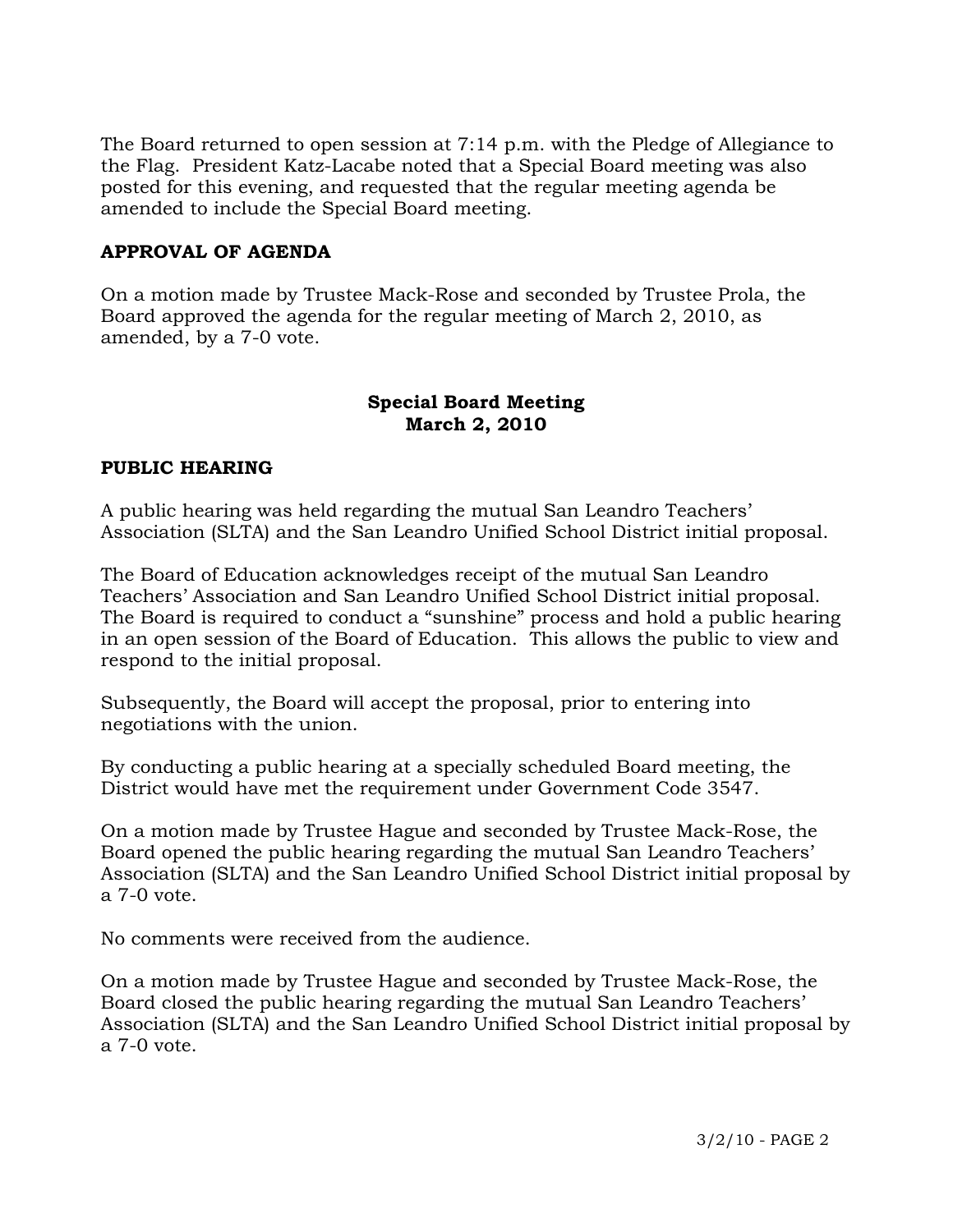At the conclusion of the Special meeting, the Board adjourned and reconvened into the regular Board meeting at 7:16 p.m. President Katz-Lacabe reported that the following action was taken in closed session:

• On a motion made by Trustee Mack-Rose and seconded by Trustee Cutter, the Board approved Resolution #10-13 In the Matter of the Decision Not to Reelect Probationary Certificated Employees by a 6-0. Trustee Hague arriving after the vote at 6:07 p.m.

## **PRESENTATIONS**

\* Director of Bond & Measure B Projects, Mike Murphy, provided a presentation on the Open Space Project at San Leandro High School which is slated to be completed this summer 2010. As part of the Open Space Project the District is required to remove a minimum of 15 portables to satisfy the Overcrowding Relief Grant funding (ORG). The presentation included the new layout, reconfiguration of existing portables and potential transferring of one or two portables to a new location. Potential uses included reconfiguration of the Business Academy (which is the recommendation of staff), expansion of the Lincoln High School Program, accommodation of a proposed in-house suspension program at a location to be determined, and accommodation for student growth in general at any school site.

## **CONFERENCE ITEM**

## Facilities and Operations

5.1-CF Discuss and Consider Reserving Two Surplus Portable Classrooms (PCR) from the San Leandro High School Open Space Project to the Maintenance Yard for Future Use

> The Board discussed and considered reserving two surplus Portable Classrooms (PCR) from the San Leandro High School Open Space Project to the maintenance yard for future use.

Responding to a concern with regards to the cost of moving the portables to the Maintenance Yard and then relocating them at a later day, Trustee Cutter indicated that the cost would be minimal as the portables from the high school campus are currently included in the open space project.

On a motion made by Trustee Prola and seconded by Trustee Hague, the Board approved reserving two surplus Portable Classrooms (PCR) from the San Leandro High School Open Space Project to the maintenance yard for future use by a 7-0 vote.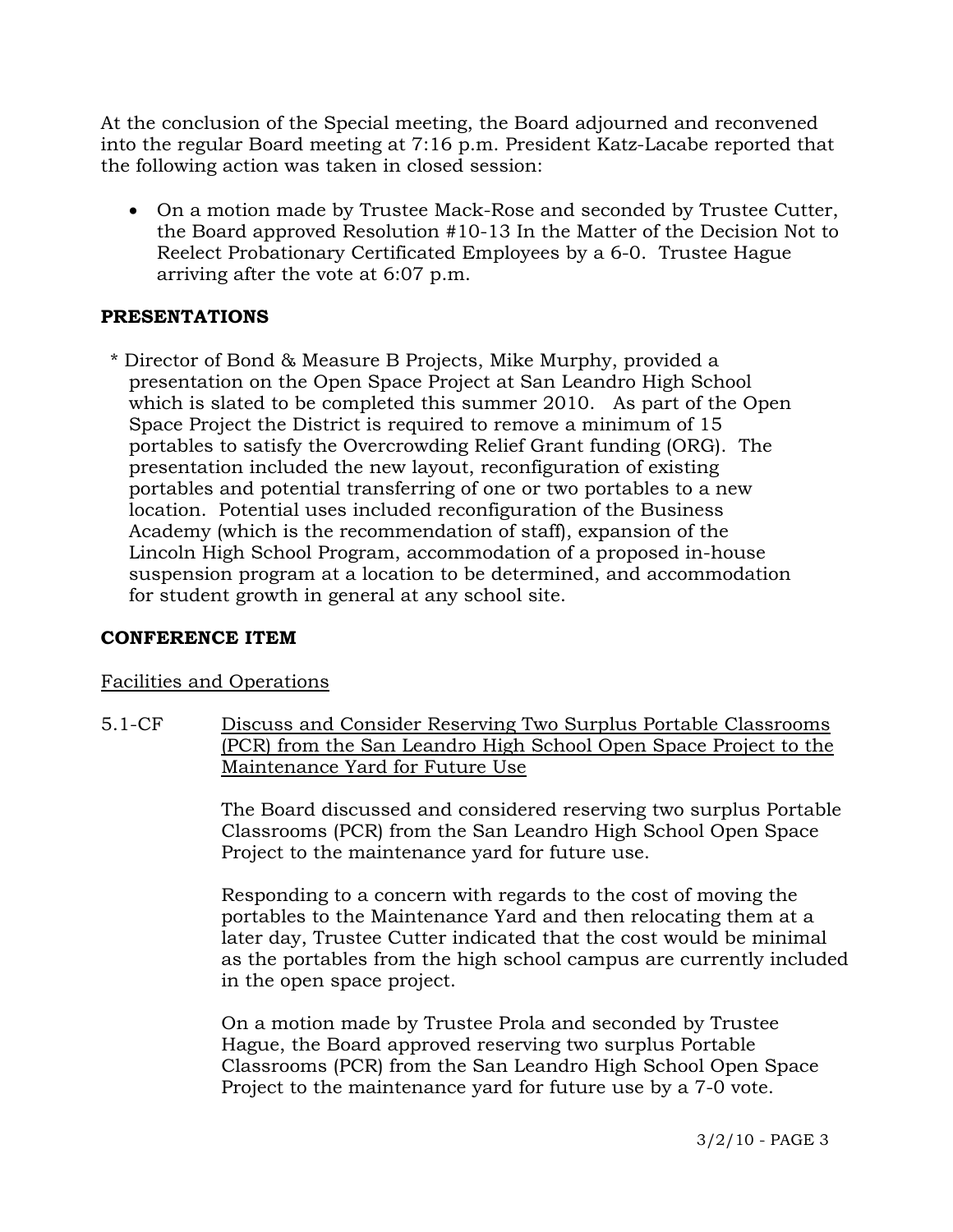5.2-CF Discuss and Consider Increasing the Number of Portable Classrooms (PCR) in the Business Academy Groups from Seven to Eight

> The Board discussed and considered increasing the number of Portable Classrooms (PCR) in the Business Academy Groups from seven to eight.

## **PUBLIC COMMENT**

• Stephen Cassidy spoke in favor of placing the portable and removing the existing student center which would create more open space, provide greater vista, beautify the school and benefit the students.

Student Board member Mills supported replacing the existing student center with a portable, adding that since the portable will conform to all applicable regulations i.e. 'handicap accessibility", everyone can use it and it will also provide flexibility for classroom usage.

On a motion made by Trustee Mack-Rose and seconded by Trustee Sullivan, the Board approved increasing the number of Portable Classrooms (PCR) in the Business Academy Groups from seven to eight by a 7-0 vote.

## **PUBLIC TESTIMONY ON NON-AGENDA ITEMS**

- Louise Shaw, a parent of an incoming District kindergartner, addressed the Board regarding the elimination of staggered reading from 1st-3rd grades. Ms. Shaw was concerned that the needs and challenges of proficient and high achieving students would not be met if time is not set aside. Ms. Shaw felt that the process was being rushed and asked the Board to consider shortening each staggered reading hour to 45 minutes, or begin with 3rd grade only and if that proves to be a successful model then consider first and second grades, adding that some of these students are very young and need the benefits of staggered reading.
- Stephen Cassidy addressed the Board regarding a bond measure in the fall, suggesting that the Board consider agendizing it at the next Board meeting to begin the conversation and process, adding that this could provide that "silver lining" the District needs during these tough times for education.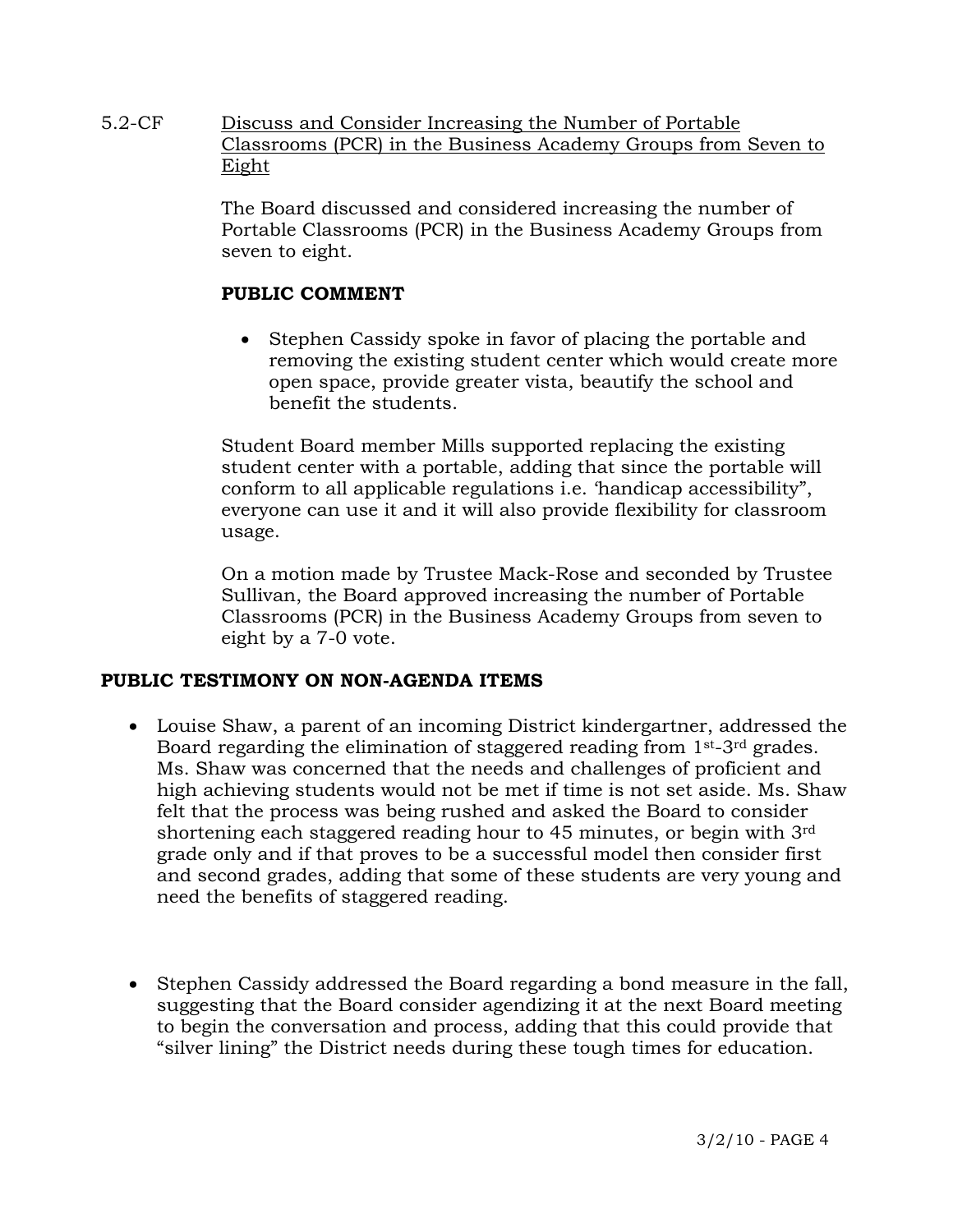• Trina Dumas addressed the Board raising concerns regarding the minutes not being up-to-date on the website, not being able to access posted presentations, inadequacy and frustration of the District's phone system, potential conflict of interest for the District negotiating team, and budget reductions to Special Education. Ms. Dumas suggested that the District consider closing an elementary school, revamping the Human Resources department, and begin searching for a new superintendent.

 Later in the meeting, President Katz-Lacabe explained that minutes are not posted on the website until they have been reviewed and approved by the Board, noting that this evening there were several minutes being brought forward for Board approval.

# **PUBLIC HEARING**

A public hearing was conducted regarding the Flexibility Sweep of Tier III Adult Education and Deferred Maintenance Fund Balances – Phase VII.

The Budget trailer bill (SBX3 4) gives local school agencies the authority to use the funds received from the state for Tier III programs for "any educational purpose, to the extent permitted by federal law". These local education agencies are allowed to transfer funds from categorical programs to the Unrestricted General Fund for any educational purpose. The flexibility to transfer funds from the Tier III programs is authorized for five years until 2012-13.

The following is a list of budget reductions and Tier III Flexibility transfers that have been approved by the Board of Trustees:

- March 9, 2009, Board approved a budget reduction of \$3.0M for 2009-10, and \$3.2M for 2010-11. These reductions have been categorized as Phase I.
- March 17, 2009, Flexibility "sweep" of 2007-08 ending balance and Tier III programs for a total of \$829,180. The approval was categorized as Phase II and III.
- May 5, 2009, flexibility transfer of Tier III funds of \$526,664 was approved by the Board and categorized as Phase IV.
- December 1, 2009, flexibility transfer of 2008-09 Tier III ending balance of \$270,271 was approved by the Board and categorized as Phase V.
- December 15, 2009, flexibility transfer of 2008-09 Tier III ending balance of \$143,000 was approved by the Board and categorized as Phase VI.

Staff is now presenting Phase VII of flexibility transfers*.* On October 6, 2009, the Board approved the sweeping of \$1,000,000 of Adult Education fund balance. On February 23, 2010, the Board approved the sweeping of \$100,000 of Deferred Maintenance fund balance. ABX04 2 allows for the District to sweep Tier III ending fund balances as of June 30, 2008, but these balances must be transferred by the end of 2009-10.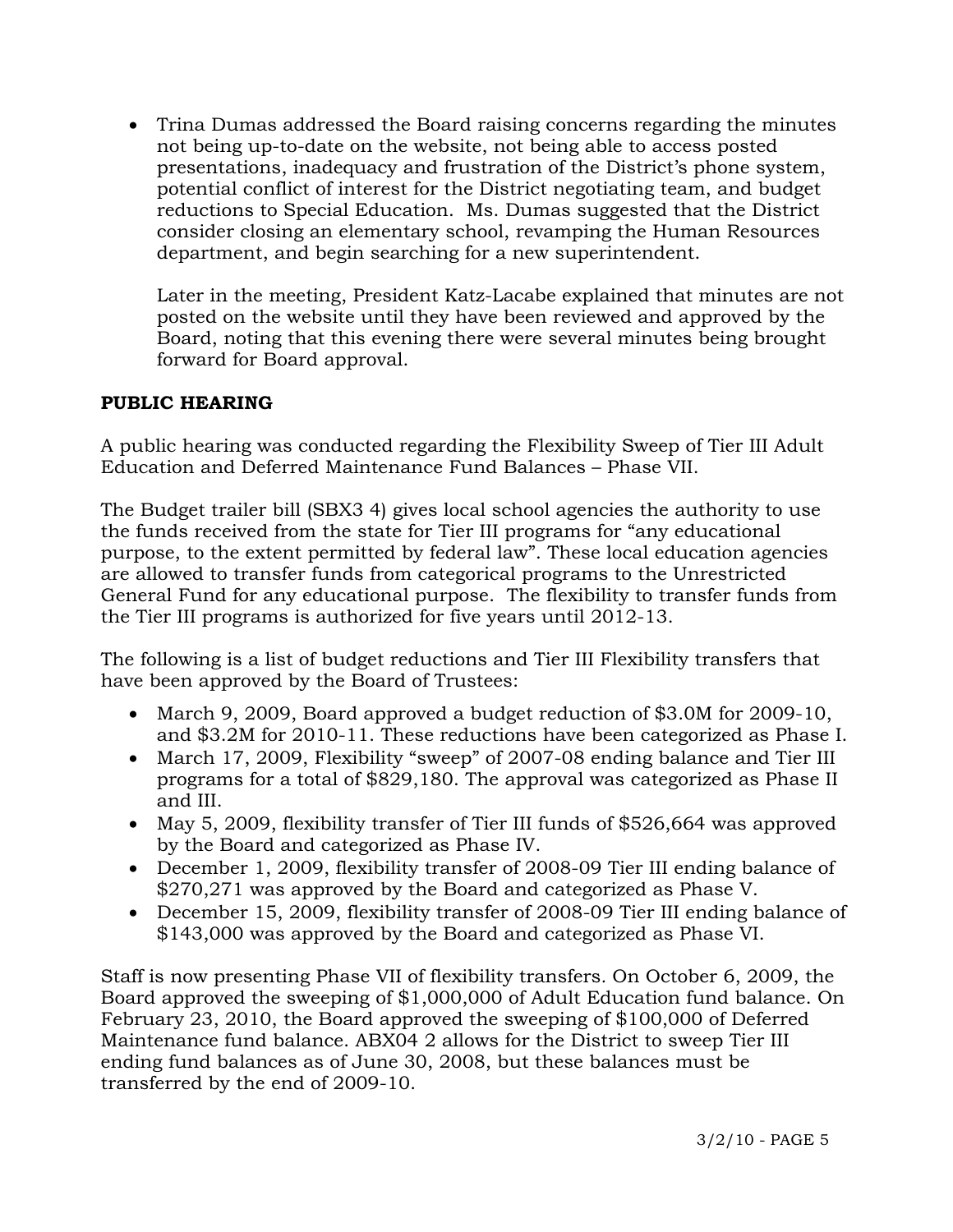By conducting a public hearing on a regularly scheduled Board meeting, the District would have met the requirement under Budget Trailer Bill SBX 3 4.

On a motion made by Trustee Cutter and seconded by Trustee Sullivan, the Board opened the public hearing regarding the Flexibility Sweep of Tier III Adult Education and Deferred Maintenance Fund Balances – Phase VII by a 7-0 vote.

No comments were received from the audience.

On a motion made by Trustee Cutter and seconded by Trustee Sullivan, the Board closed the public hearing regarding the Flexibility Sweep of Tier III Adult Education and Deferred Maintenance Fund Balances – Phase VII by a 7-0 vote.

#### **CONFERENCE ITEM**

Business Operations

### 4.1-CF Flexibility Transfers of Tier III Programs – Phase VII

The Board discussed and considered approving the Flexibility Transfers of Tier III Programs – Phase VII.

| Total                  | \$1,100,000 |
|------------------------|-------------|
| Deferred Maintenance   | 100,000     |
| <b>Adult Education</b> | \$1,000,000 |

Interim Superintendent Cindy Cathey explained that these flexibility transfers were not additional reductions, stating that the Board approved the sweeping the \$1,000,000 from Adult Education on October 6, 2009, and then on February 23, 2010, the Board approved sweeping the \$100,000 Deferred Maintenance fund balance, leaving a balance of approximately \$775,000. It was noted that the transfers were being brought forward for approval because of how they are incorporated into the 2<sup>nd</sup> Interim Report.

On a motion made by Trustee Prola and seconded by Trustee Almonte, the Board approved the transfer of \$1,100,000 of the Phase VII Flexibility Transfers of Tier III Programs to the Unrestricted General Fund: Adult Education (\$1,000,000) and Deferred Maintenance (\$100,000) by a 7-0 vote.

### **REPORTS**

1) Correspondence – Clerk Almonte reported receipt of the following emails from February 8, 2010, to March 2, 2010: From Susan Power regarding extended day kindergarten; from Mark Montoya regarding Google site; from Sarah Del Grande regarding untitled message, staggered reading; from Carol Delton regarding travel and conference, funding and counselors, reconfiguration of programs, Tier III funds, suggestions for the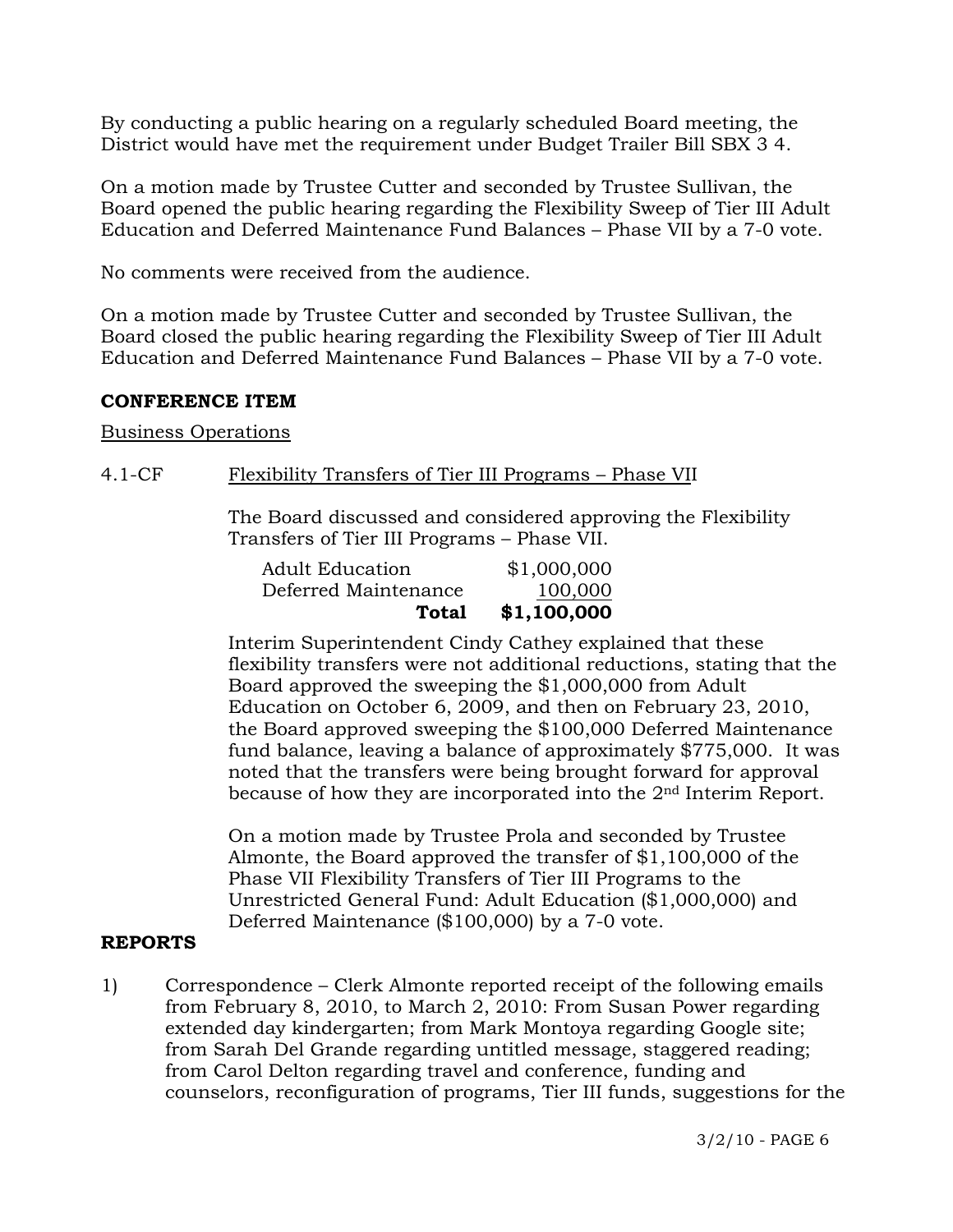school budget, documents, categorical fund calculations to help the budget; from Janet Beck regarding 5th grade instrumental music program; from Jill Raimondi regarding budget input, Roosevelt PTA, Stand UP for our schools! March 4; from Kerrie Marshal regarding increase in instructional minutes 1-3; from Stephanie Greer regarding Board meeting regarding budget cuts; from Richard Fishbaugh regarding last night's Board meeting; from Nicholas Knudsen regarding important letter regarding school counselors; from Adan Alonzo regarding School Board meeting – Tuesday, February 9, 2010; from Catherine Eagan regarding letter from student regarding budget cuts – please read; from the Griswold family regarding budget cuts; from Tracey Lantz regarding Read Across America; from Roxanne Ansolabehere regarding a few squeaks here and there; from Jeni Engler regarding my suggestions for the school budget; from Belen Magers regarding impact statements on impending budget cuts to administration and proposed cuts from Finance Commitee; from Anthony Sodoro regarding Partners in Education; from Telia Jones regarding proposed elimination of middle school counselors and VP; from Debbie Shinoda regarding please preserve Garfield staff; from Patricia McCarley regarding truancy question; from Sean Cavanaugh regarding proposed cuts; from Mike McMahon regarding February 18 CSBA meeting followup; from Audrey Brown regarding reception for the Annual AP Studio Art Show; from Cindy Dangberg regarding early registration for the 2010 green California summit; from Perry Lightfoot regarding Blues at Bancroft February 26, 2010, concert; from Senator Ellen Corbett regarding requests your feedback on the gift card law; from Brad Bowers regarding untitled message; from Jeanette Wood regarding Board meeting comments; from AC Transit Marketing regarding AC Transit service changes coming – help us get the word out; from Marianne Dilworth regarding staggered reading; from Katie Eagan regarding staggered reading; from Deborah and Kevin Cox regarding Eat Out for Education – Wednesday, March 3.

- 2) Student Board Member Report Steven Mills, Student Board member, updated the Board on activities at San Leandro High School. Highlights included:
	- February 24, several students spoke to John Muir's leadership class with the hope of setting up a club day to involve the incoming freshmen when the 9th grade campus opens
	- February 19, the Jefferson Service Club held a "March for Non-Violence" from San Leandro High School to Bancroft Middle School
	- March 2, the Red Cross held a Blood Drive
	- "March Madness" is upon us, ASB is looking at holding three-onthree basketball games as well as a spirit week and games in an effort to get more students involved
	- Prom tickets are on sale for \$70. The school is offering an installment plan so students can pay a little at a time. After April 2, tickets go up to \$75 for those students who have not yet purchased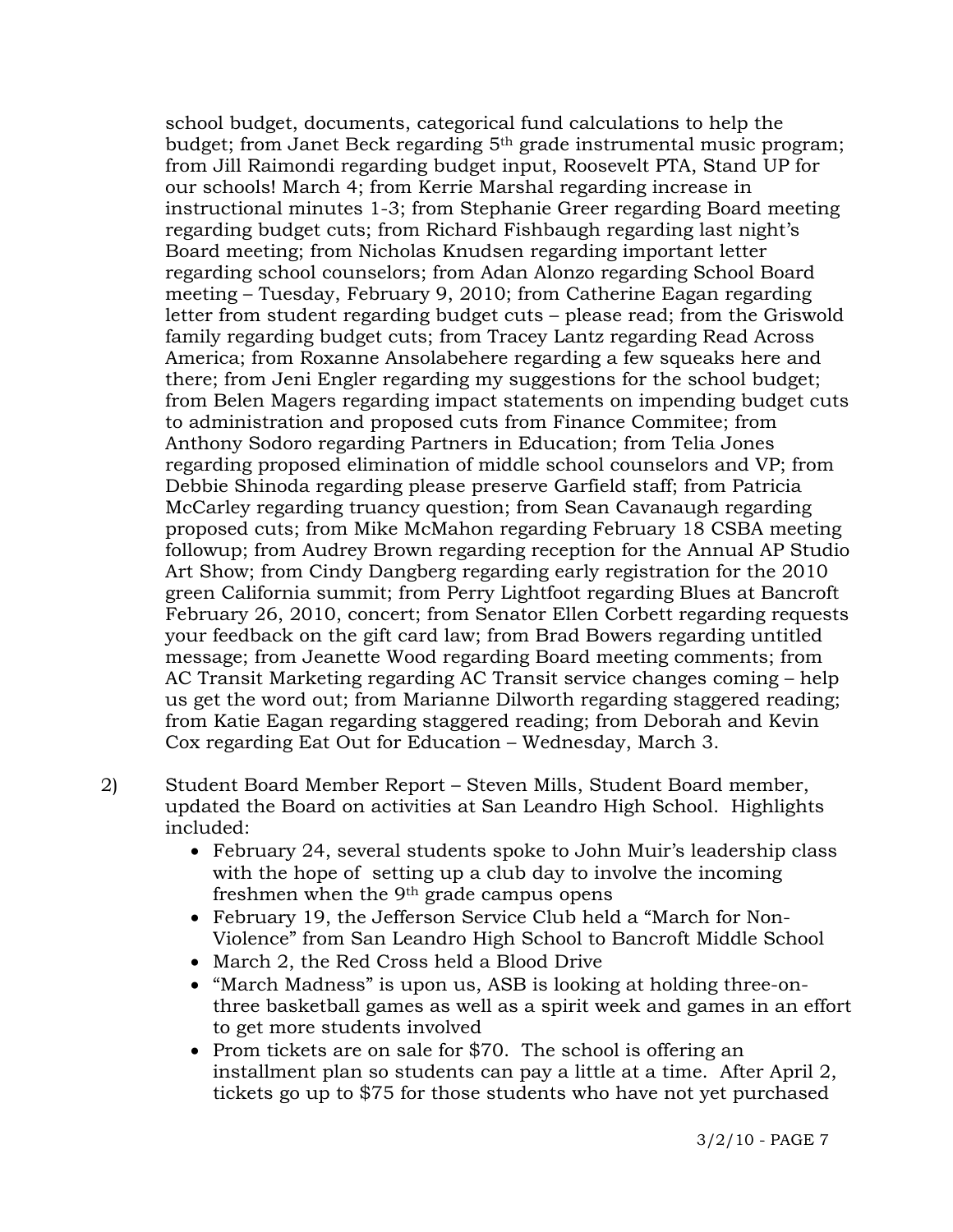their tickets or have not set aside at least \$20 at the bank.

- Vendors from various companies will be on campus on April 2 to give the students an opportunity to see where they can purchase their prom needs
- 3) Union Representative Reports
	- Chad Dutton, Trades Shop Steward, addressed the Board regarding depleting the Deferred Maintenance funds any further, cautioning the Board that the District may run the risk of not having funds to repay the suppliers.
	- Carol Delton, on behalf of the San Leandro Teachers' Association, reported that Thursday, March 4 is "The Day of Action" and was pleased to see the wide-spread support throughout the District and community. Ms. Delton mentioned that the California for Democracy movement is currently working on qualifying a one-sentence measure for the November ballot that reads: "All legislative actions on revenue and budget must be determined by a majority vote", noting that over 650,000 valid signatures are needed by mid April to qualify.

 Ms. Delton also reported that the calendar survey asking SLTA members to give input on the calendar for next year has been completed, and March 3 and 4 is the joint CTA/DO workshops that will address questions and concerns related to Program Improvement status.

 In addition, the SLTA bargaining team has been meeting with District leadership putting forward their proposals to save programs and services and it looking forward to the District's response to their recent document requests regarding internal allocation of funds in non-personnel areas.

 Ms. Delton expressed her appreciation of the increased detail contained in the agenda particularly around contracts and expenditures and hoped that during this time the District would remain mindful of how troubling it is to receive a layoff notice and the stress it can cause and not issue more layoff notices than necessary.

4) Interim Superintendent's Report – Interim Superintendent Cindy Cathey reported that today, March 2 the schools participated in Read Across America, in celebration of Dr. Seuss' birthday. Ms. Cathey visited McKinley Elementary and read to a 2nd grade classroom, adding that Oakland Raiders' Quarterback Bruce Gradkowski was also on hand to read to a class, noting that this is just one example of the importance of literacy in our District.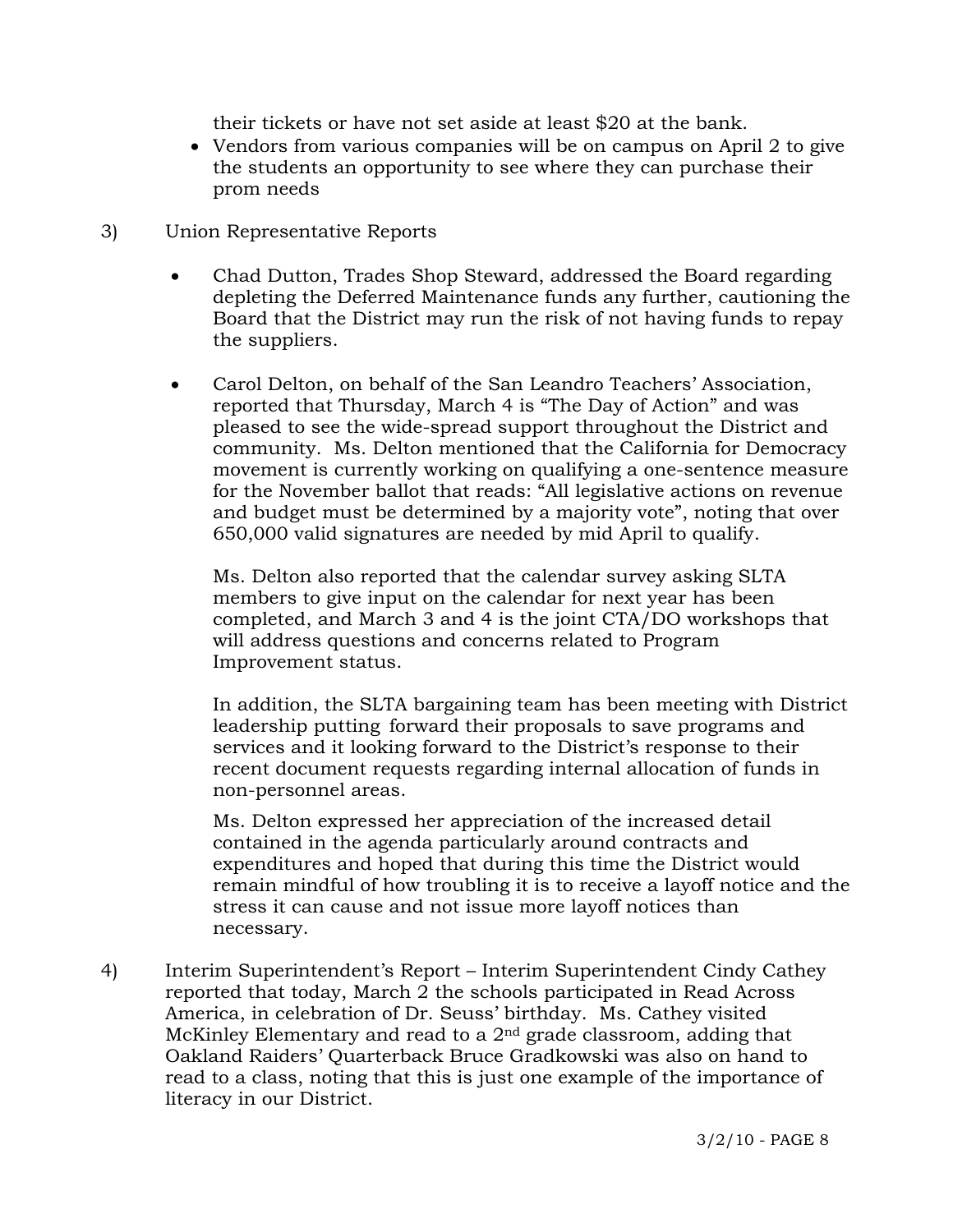Interim Superintendent Cathey extended an invitation to everyone to the dedication of the San Leandro High School Library Expansion on April 1, at 3:30 p.m., adding that everyone who attends is encouraged to bring their favorite book to donate to the library, and share why, this book made an impression on them.

Ms. Cathey reported that 7th graders participated in STAR writing testing today. In addition, eighteen high school English teachers participated in ELA SB472 training which is an important step towards meeting the District's Program Improvement requirements.

March 4 is "Start the Day for Students." The District and sites will be participating in this event, reminding the Board that staff can rally in front of their schools (on the sidewalk, in the parking lot) before and after school to make their opinions known. There will also be a voluntary district-wide fire/disaster drill. Symbolically, the drill represents the disaster that is happening to education due to the drastic budget cuts that we are experiencing noting that the practice drill "counts" as the school sites' monthly practice drill.

- 5) Board Committee Reports
	- Facilities/Technology Trustee Cutter reported that the committee met on February 26 and discussed Change Order #2 to Zolman Construction for the San Leandro High School Arts Education Center Project, Amendment #2 to Jerome Zalinski Inspector of Record professional services contract for Bancroft Middle School Heating & Roofing Project, Amendment #3 to WLC Architects Design Services Contract for the Arts Education Center, Construction contract with *Cal-Bay Construction, Inc*. for the Phase II Port of Oakland airport noise settlement projects, removal of two portable classroom buildings from San Leandro High School and storage at the maintenance and operations yard, and dedication plaque for the library expansion, noting that the plaque will become a prototype for future dedication plaques. The committee continued their discussion on a future Bond measure(s), noting that she would be asking for consensus to schedule a Board workshop. The impact of Measure B work on non-Measure B personnel was also discussed.
- 5) Board Representatives' Reports
	- Alameda County School Boards Association Trustee Sullivan reported that the Association met on February 18 and discussed the challenges and opportunities facing the districts. Alameda Unified School Board representative Mike McMahon compiled a recap of the meeting and forwarded them to each district. Trustee Sullivan stated that two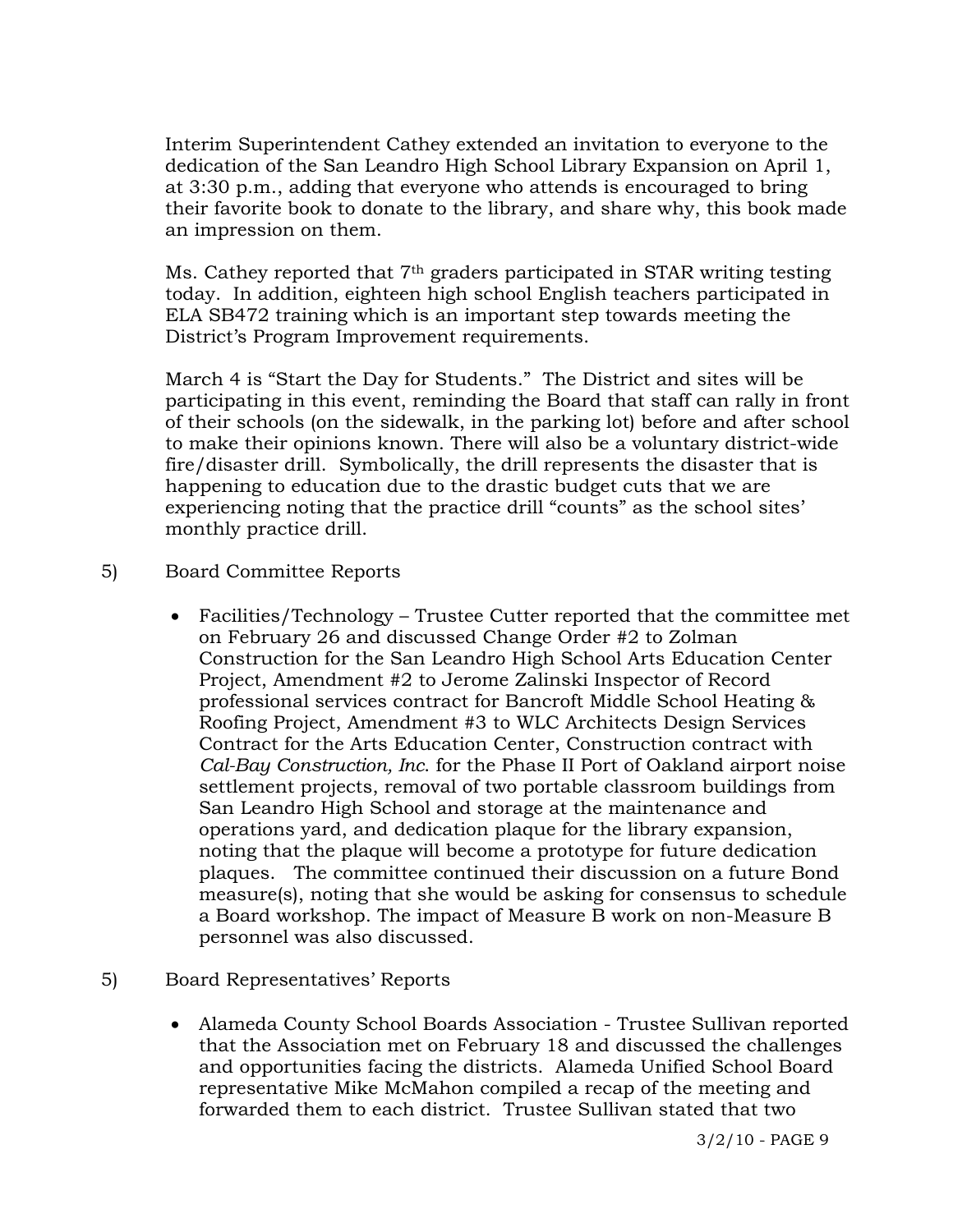trustees from Ohlone Community College and Chabot-Los Positas Community College were in attendance and reported that in addition to cuts, they are experiencing what was referred to as "reverse feeder school" in which students, who can't afford to attend state colleges, are returning to the community colleges; however, the state is not paying the community college for those students and currently there are over 200,000 students for whom the community colleges are not being reimbursed.

## **CONSENT ITEMS**

Trustee Sullivan requested that Consent Item 1.3-C Approval of Board Minutes – January 12, 2010, and 2.1-C Acceptance of Personnel Report be removed from the Consent calendar.

Trustee Prola requested that Consent Item 1.1-C Approval of Board Minutes – December 15, 2009, and 4.2-C OPT-E-MAN Connection for the 9th Grade Campus be pulled from the Consent Calendar.

General Services

| $1.2-C$                     | Approval of Board Minutes – January 5, 2010                                                      |  |  |  |
|-----------------------------|--------------------------------------------------------------------------------------------------|--|--|--|
| $1.4 - C$                   | Approval of Board Minutes – February 2, 2010                                                     |  |  |  |
| $1.5 - C$                   | Approval of Board Minutes – February 16, 2010                                                    |  |  |  |
| <b>Educational Services</b> |                                                                                                  |  |  |  |
| $3.1-C$                     | Acceptance of Donations                                                                          |  |  |  |
| $3.2-C$                     | San Leandro High School Club Out-of-State Field Trip to Ashland,<br>Oregon, Shakespeare Festival |  |  |  |
| <b>Business Operations</b>  |                                                                                                  |  |  |  |
| $4.1 - C$                   | Intra-Budget Transfers form January and February 2010                                            |  |  |  |

# Facilities and Construction

- 5.1-C Amendment #1 to the Contract for Division of the State Architect (DSA) Inspector of Record (IOR) Inspection Services, with Jerome R. Zalinski for the 2010 Measure B Projects
- 5.2-C Jeff Luchetti Construction, Inc. Contract Change Order #4 for the 9th Grade Campus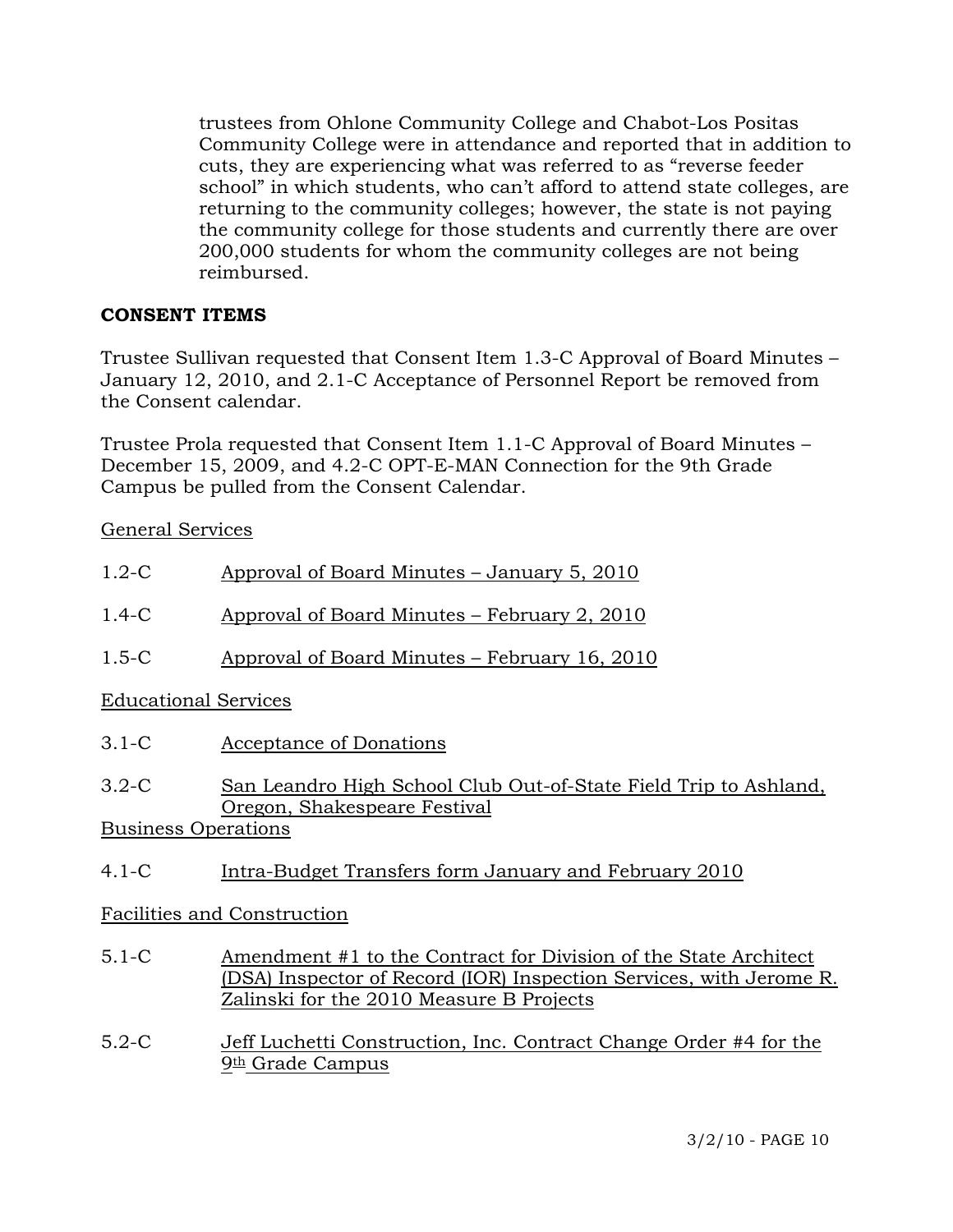On a motion made by Trustee Prola and seconded by Trustee Almonte, the Board approved the remaining consent items by a 7-0 vote.

### General Services

## 1.1-C Approval of Board Minutes – December 15, 2009

Trustee Prola felt that her comment on page 19 of the minutes would be more clearer if the wording *". . .Whose contract expires in June 2010"* was removed and her comment read as, *"Trustee Prola asked and received consensus to have the Board agendize the superintendent search process.* 

On a motion made by Trustee Prola and seconded by Trustee Cutter, the Board approved the minutes of December 15, 2009, as amended, by a 7-0 vote.

### 1.3-C Approval of Board Minutes – January 12, 2010

Trustee Sullivan noted that on page 15 of the minutes, under 1.10- A, it should reflect that Trustee Katz-Lacabe was appointed as the alternate to the San Leandro Disaster Preparedness Council and not the representative. It was also noted that on page 6 of the agenda under the description of the item, the date of the minutes being approved was incorrect and should have read "January 12" and not "January 5."

On a motion made by Trustee Sullivan and seconded by Trustee Hague, the Board approved the minutes from the regular Board meeting of January 12, 2010, as amended, by a 7-0 vote.

## Human Resources

## 2.1-C Acceptance of Personnel Report

Responding to Trustee Sullivan, Assistant Superintendent Mike Potmesil clarified that the appointment of Position #1176 was a new position for the remainder of this school year and was funded through San Leandro High School's School Site Council, noting that this was a categorical-funded position, which is not affected by the spending freeze.

On motion made by Trustee Sullivan and seconded by Trustee Mack-Rose, the Board approved Acceptance of Personnel Report by a 7-0 vote.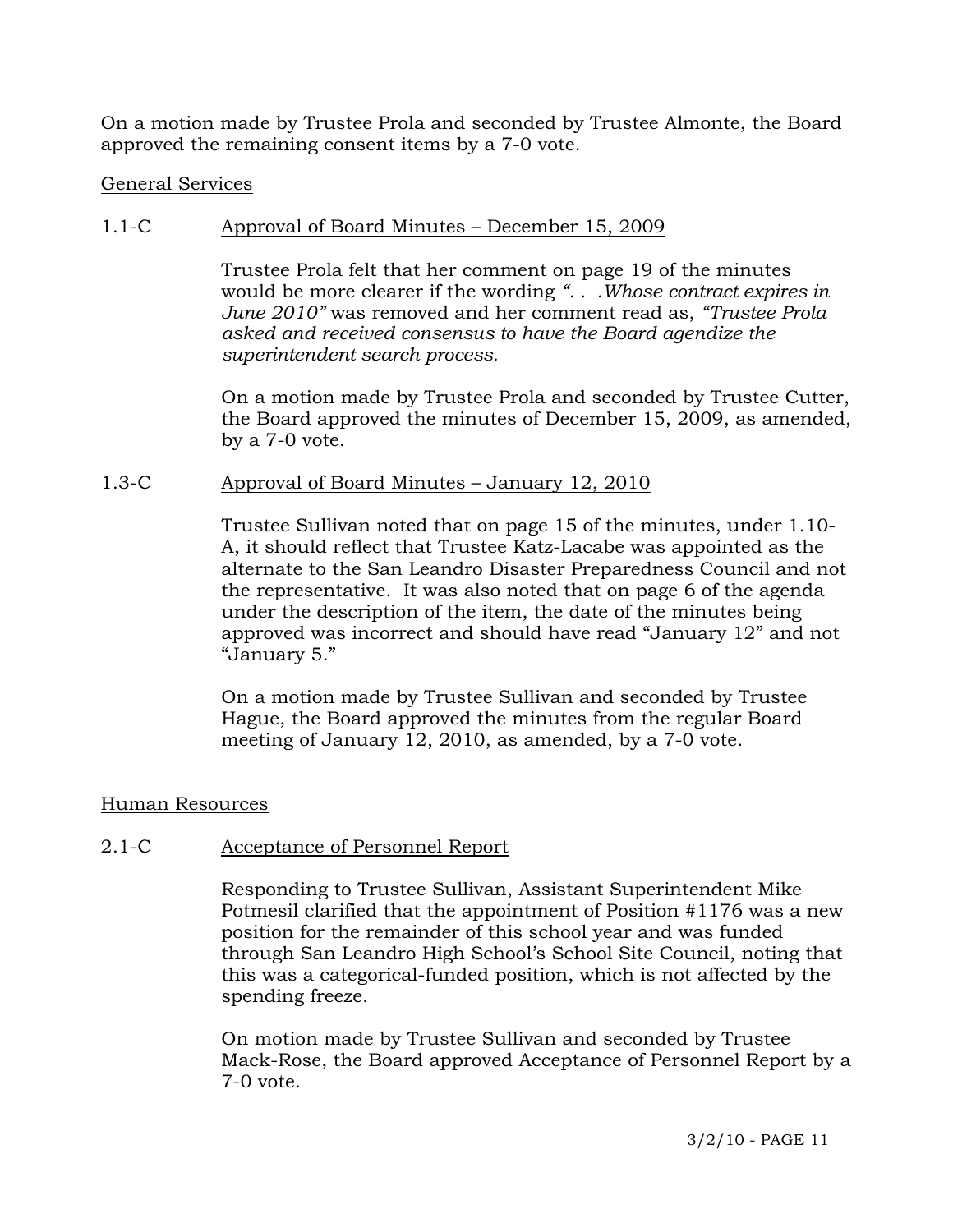### Business Operations

### 4.2-C OPT-E-MAN Connection for 9th Grade Campus

Trustee Prola pulled this item by mistake, noting that she wanted to speak to 4.2-CF Dedication Plaque for the San Leandro High School Library Expansion.

On a motion made by Trustee Prola and seconded by Trustee Cutter, the Board approved the OPT-E-MAN Connection for 9th Grade Campus by a 7-0 vote.

## **ACTION ITEMS**

#### Human Resources

2.1-A Adopt Resolution #10-14 Non-Reelection of Temporary Certificated Employees

#### **PUBLIC COMMENT**

Carol Delton, San Leandro Teachers' Association, addressed the Board regarding the use of "non-reelection" with respect to temporary certificated employees and felt that the term "release" would be a more appropriate term. Ms. Delton added that "nonreelect" gives the impression that those employees would not be offered positions at a later date, and that it might cast aspersions on their professionalism that could harm them in the future.

A motion was made by Trustee Cutter and seconded by Trustee Hague to amend the language of the recommended resolution "To adopt Resolution #10-14, with the term "to release" the temporary certificated employees named.

There was some discussion that followed regarding the use of "nonreelect" as it relates to temporary employees, the implications of the terminology, and past practices. Assistant Superintendent Mike Potmesil explained that "non-reelect" was a legal term used to protect the District from the possibility of a temporary employee claiming probationary status and is used "not for cause", adding that the exact resolution was presented in closed session last year. It was also noted that legal counsel was consulted and they reviewed the personnel records with staff.

Trustee Mack-Rose suggested that the resolution could be worded "to release temporary certificated employees and non-reelect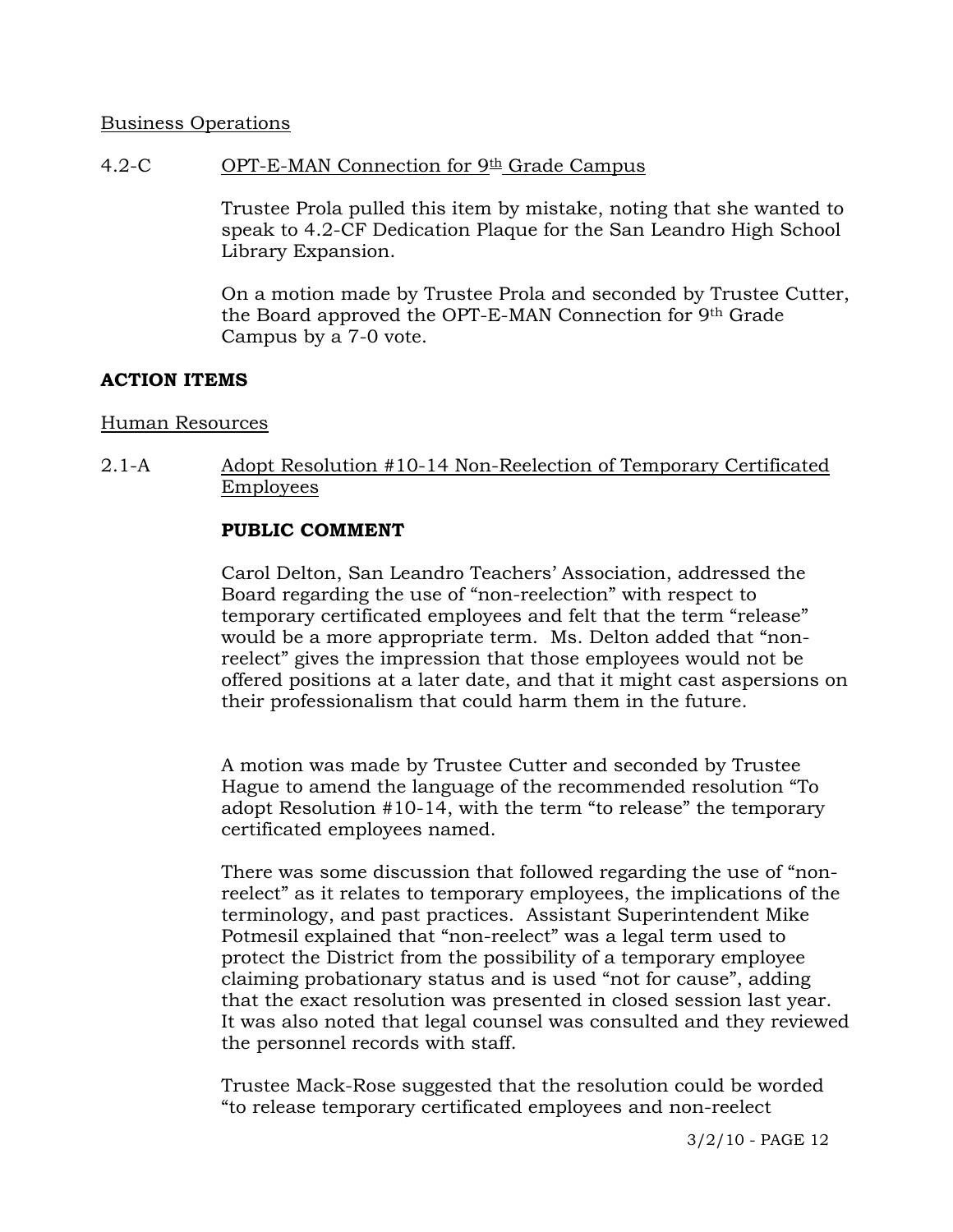probationary employees."

Based on the discussion, it appeared that further clarification was needed, with Trustee Cutter rescinding her previous motion with the following:

On a motion made by Trustee Cutter and seconded by Trustee Hague, the Board tabled Resolution #10-14 Non-Reelection of Temporary Certificated Employees to the Special Board meeting on March 4 by a 7-0 vote.

2.2-A Adopt Resolution #10-15 Reduction or Elimination of Certain Particular Kinds of Services for the 2010-2011 School year

> Responding to Trustee Mack-Rose, Interim Superintendent Cathey clarified that the last day to amend this recommendation and still meet the March 15 requirement of notifying employees that his or her services would not be required for the ensuing year was March 9.

On a motion made by Trustee Sullivan and seconded by Trustee Cutter, the Board adopted Resolution #10-15 Reduction or Elimination of Certain Particular Kinds of Services for the 2010- 2011 School Year by a 7-0 vote.

## **CONFERENCE ITEMS**

General Services

#### 1.1-CF 2010 CSBA Delegate Assembly Election

The Board discussed and considered the submission of a ballot for the 2010 CSBA Delegate Assembly.

Interim Superintendent Cathey explained that each year the California School Boards Association (CSBA) calls for nominations for the CSBA Delegate Assembly, and names are submitted by the Board. CSBA compiles the nominations and then conducts a delegate assembly election and Boards are asked to submit a ballot casting a vote for no more than five candidates. Regardless of the number of vacancies, each board may cast no more than one vote for any one candidate.

Following the tallying of the written votes, on a motion made by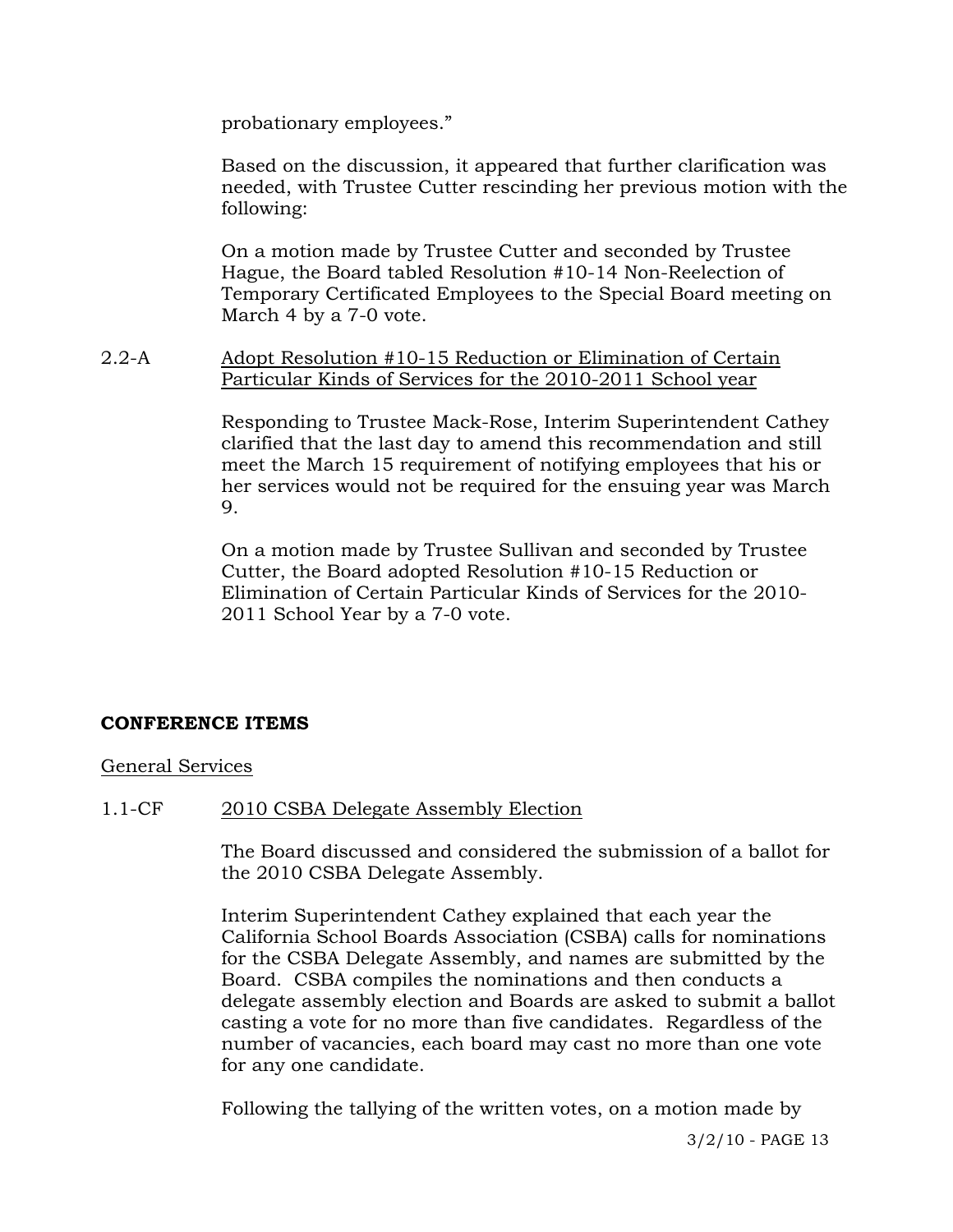Trustee Cutter and seconded by Trustee Hague, the Board submitted the ballot, casting a vote for Gwen Esters (New Haven USD), Janice Friesen (Castro Valley USD), Mike McMahon (Alameda City USD), and Diana Prola (San Leandro USD) by a 7-0 vote.

### 1.2-CF Discuss and Consider Restructuring Board Standing Committees

The Board discussed and considered approving the proposed restructuring of Board Standing Committees.

Trustee Sullivan explained that the Policy Committee met and looked at various aspects of each of the committees and was recommending that Board revise their standing committee structure as follows:

- Communications, Advocacy, City-School Liaison
- Curriculum and Policy
- Facilities/Technology
- Finance

Trustee Hague raised her concern regarding keeping the Advocacy Committee as a stand-alone committee in terms of staff time. Interim Superintendent Cathey noted that in researching this, it was explained that a communications committee can step out of that role and into the Advocacy committee role based on the topics at hand, adding that in the past Advocacy met on an "as needed basis" in more of an Ad Hoc capacity, and staff participated. Trustee Sullivan commented that the committee discussed grouping those two committees together and felt that if one of committees meets more frequently, the meetings could be rotated such as communication would meet one month and advocacy the next month and so on.

Following further discussion, Interim Superintendent Cathey proposed that should the Board move forward with the recommended restructuring, each of these combined committees would need to outline very clear guidelines and understanding of what their role is, particularly in the case of Advocacy with regards to who attends, and topics to be discussed. Ms. Cathey said she would be happy to look further into this.

Prior to the vote, there was a brief discussion regarding the appointments to the committees. It was suggested that each member resubmit their top choices and forward them to the Board president.

On a motion made by Trustee Mack-Rose and seconded by Trustee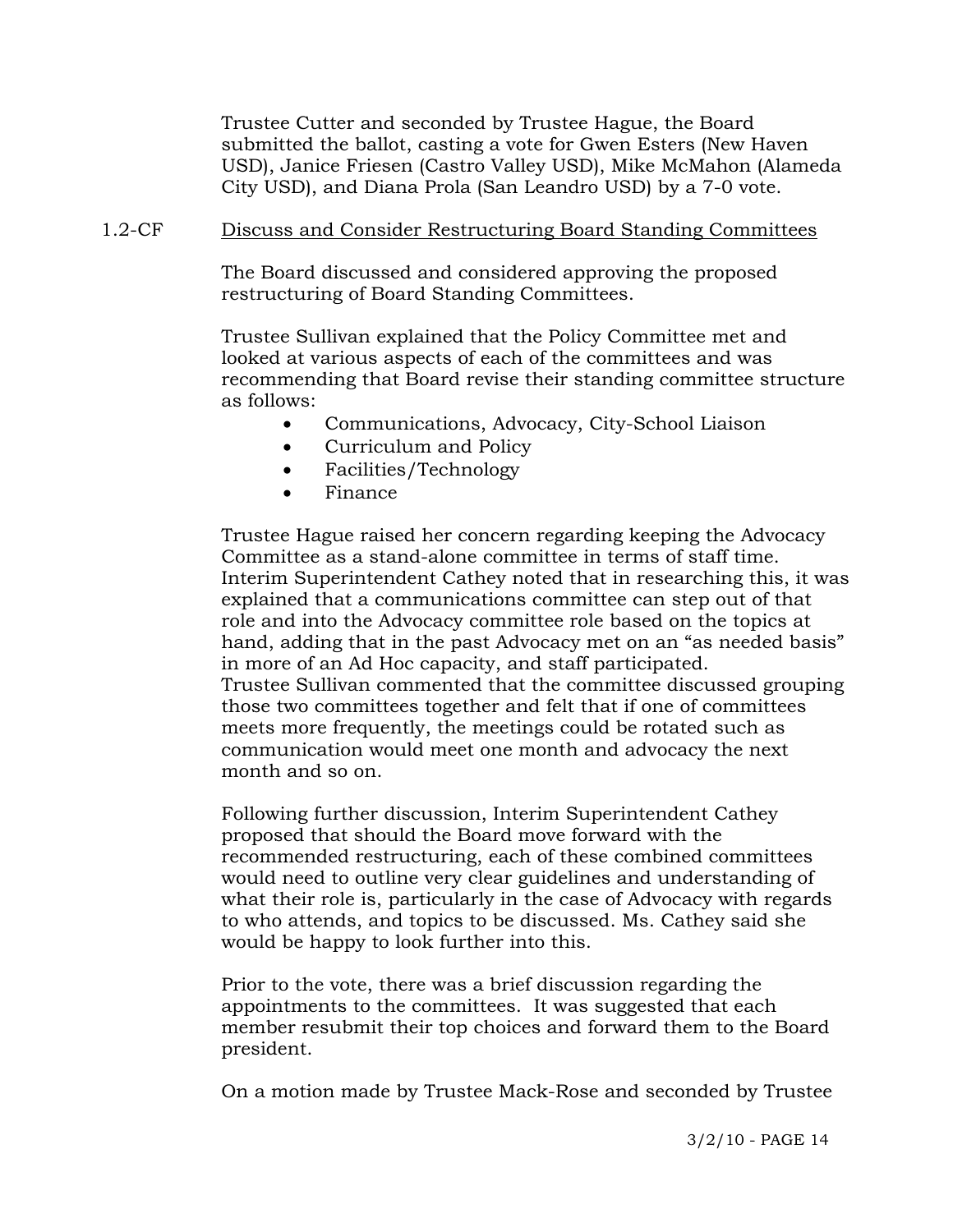Prola, the Board approved the proposed restructuring of the Board Standing Committees as presented by a 7-0 vote.

## Business and Operations

# 4.2-CF Dedication Plaque fro the San Leandro High School Library Expansion

The Board discussed and considered approving one of the design options for the library expansion dedication plaque design, or make another design recommendation.

Each member offered a variety of modifications with regards to the Option 1 design such as removing the "book" graphic, striking the word "from" before the years of service, simplifying the names of the Board of Education, making "monies provided by Measure B, passed by voted in 2006" more distinctive, and justifying the names rather than centering the names.

Trustee Cutter suggested that the members look at other models in the District and City; however it was noted that the proposed design was modeled after the plaque on the new science wing at the high school.

On a motion made by Trustee Cutter and seconded by Trustee Sullivan, the Board approved design Option #1 for the library expansion dedication plaque with the following modifications: removing the book graphic, striking the word "from" and "Trustees," and increasing the font size of "monies provided by Measure B, passed by voters in 2006, by a 5-2 vote. Trustees Katz-Lacabe and Mack-Rose opposed.

## **ADDITIONAL SUGGESTIONS AND COMMENTS FROM BOARD MEMBERS**

• Trustee Mack-Rose commented that she has not received any information regarding the African American Achievement Awards night.

Trustee Mack-Rose asked for consensus on the following:

- Creating a Latino Student Achievement night. Interim Superintendent Cathey said that such an event was already planned with the principals looking at possible dates.
- Have staff check with the sites with regards to Student Achievement celebrations district-wide and report back to the Board. (consensus received)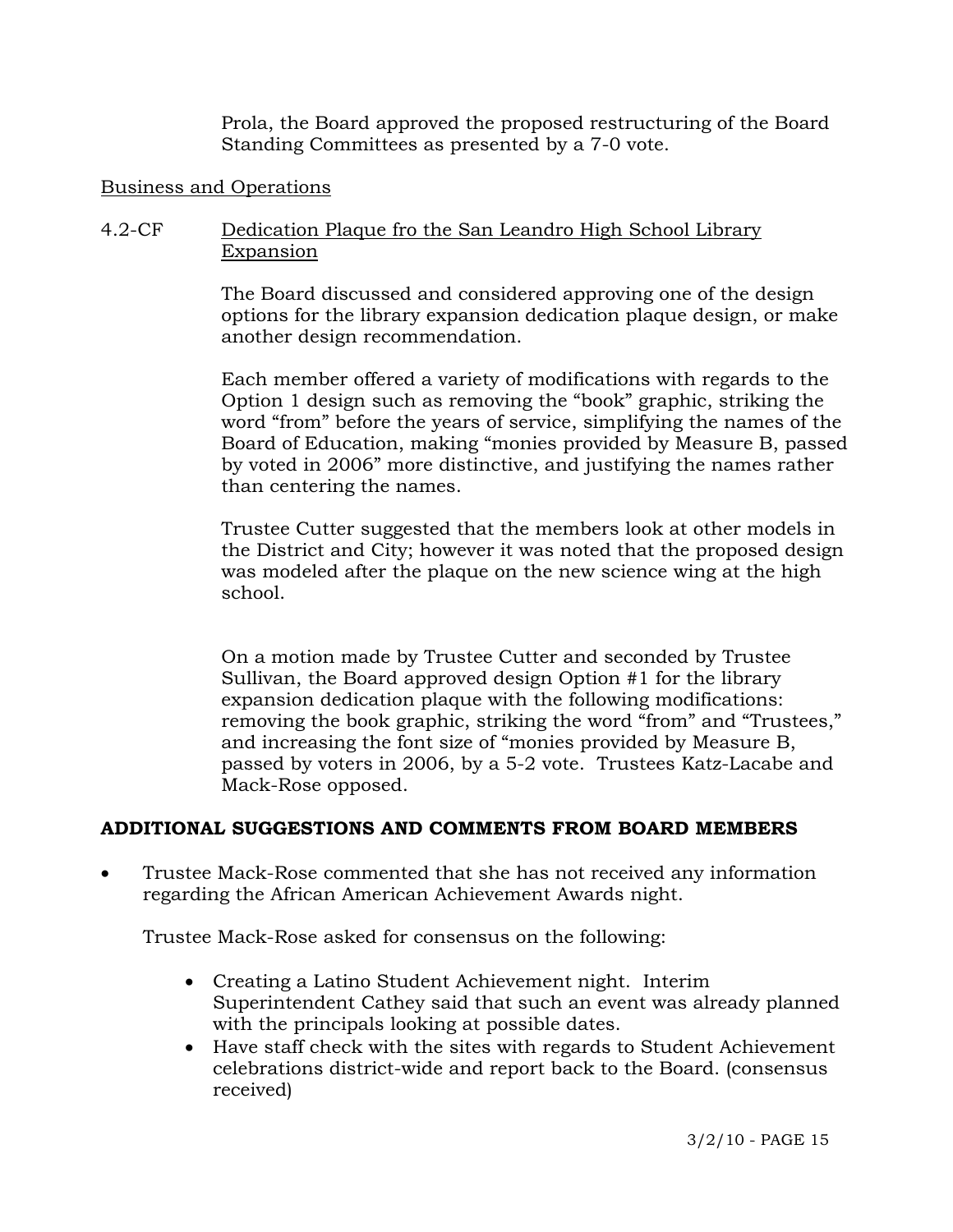- Trustee Sullivan commented that in light of student deaths due to heart irregularities, she asked and received consensus for staff to seek possible grants or donations of Automatic External Defibrillators (AED) for the schools. Trustee Sullivan later noted that Assemblymember Mary Hayashi was writing a bill requiring that AEDs be available at all high schools, games and practices.
- Trustee Almonte requested that the Board honor the San Leandro High School student for being chosen as the first-runner up of the Veterans of Foreign Wars "Voice of Democracy" essay writing contest.
- Trustee Hague commented that there are many musical festivals planned in March and the high school will be presenting a musical towards the end of April.
- Trustee Prola commented that she was able to go to Roosevelt for "Read" Across America," noting that in addition to reading a Dr. Seuss book, she read a Dr. Seuss, not so familiar poem, "The Ruckus."

 Trustee Prola said that Davis Street Family Resource Center held a Volunteer Recognition Night and a Casino Night fundraiser at the Englander which raised approximately \$6,000 for supplies for the food bank and toys for Christmas.

 Trustee Prola announced that San Leandro High School art students will have their artwork on display at the San Leandro Museum on Friday, March 5 from 6-8 p.m., encouraging everyone to attend.

Trustee Prola thanked the Board for voting for her as CSBA delegate.

• Trustee Cutter reported that she attended the CTA breakfast, along with Trustees Almonte and Prola, commenting that it was very encouraging, adding that the March 4 "Day of Action" was among the topics discussed.

 Trustee Cutter commented that Jason Sweeney from the Daily Review was invited to tour the District facilities and later wrote an article for the newspaper.

 Trustee Cutter commented that she was contacted by San Leandro High School student Danny Cedillo who is in the recycling club about making a presentation to the Board. Trustee Katz-Lacabe will contact teacher Sam Lucero who is advisor for the club.

 Trustee Cutter asked and received consensus to have a workshop regarding a potential future bond measure.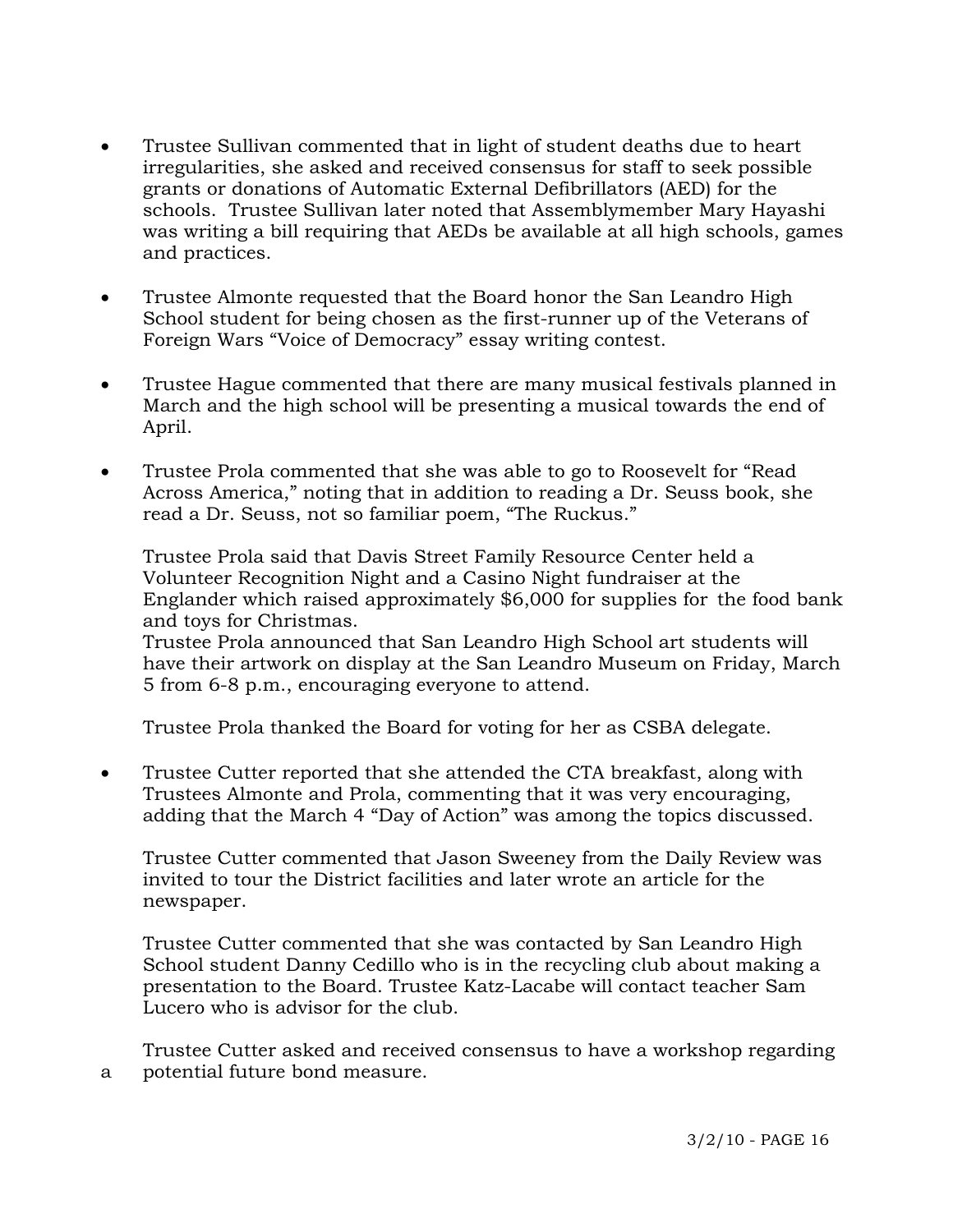• Trustee Katz-Lacabe reminded the Board of the following upcoming events:

| Wednesday, March 3 | "Eat Out for Education" in support of the<br>San Leandro Education Foundation. |
|--------------------|--------------------------------------------------------------------------------|
| Friday, March 5    | • San Leandro High School Art Show and<br>Reception at the San Leandro Museum  |

- Bingo and Book Night at McKinley
- y Fundraiser for Bancroft Middle School at Drake's Brewery, 4-8 p.m.

 Trustee Katz-Lacabe asked for and received consensus to consult legal counsel to determine what steps need to be taken to reduce the number of trustees from seven to five while retaining the current district elections. Trustee Katz-Lacabe felt this would be the time to consider this change as the District is required to redraw the trustee areas as a result of the census. Trustee Katz-Lacabe also noted that by taking this action, the unlikelihood of uncontested elections would be lessened, would provide better representation for the residents of our community, would make the district more attractive for future superintendents, would be easier to achieve consensus, and would bring the District in line with other school districts and government agencies.